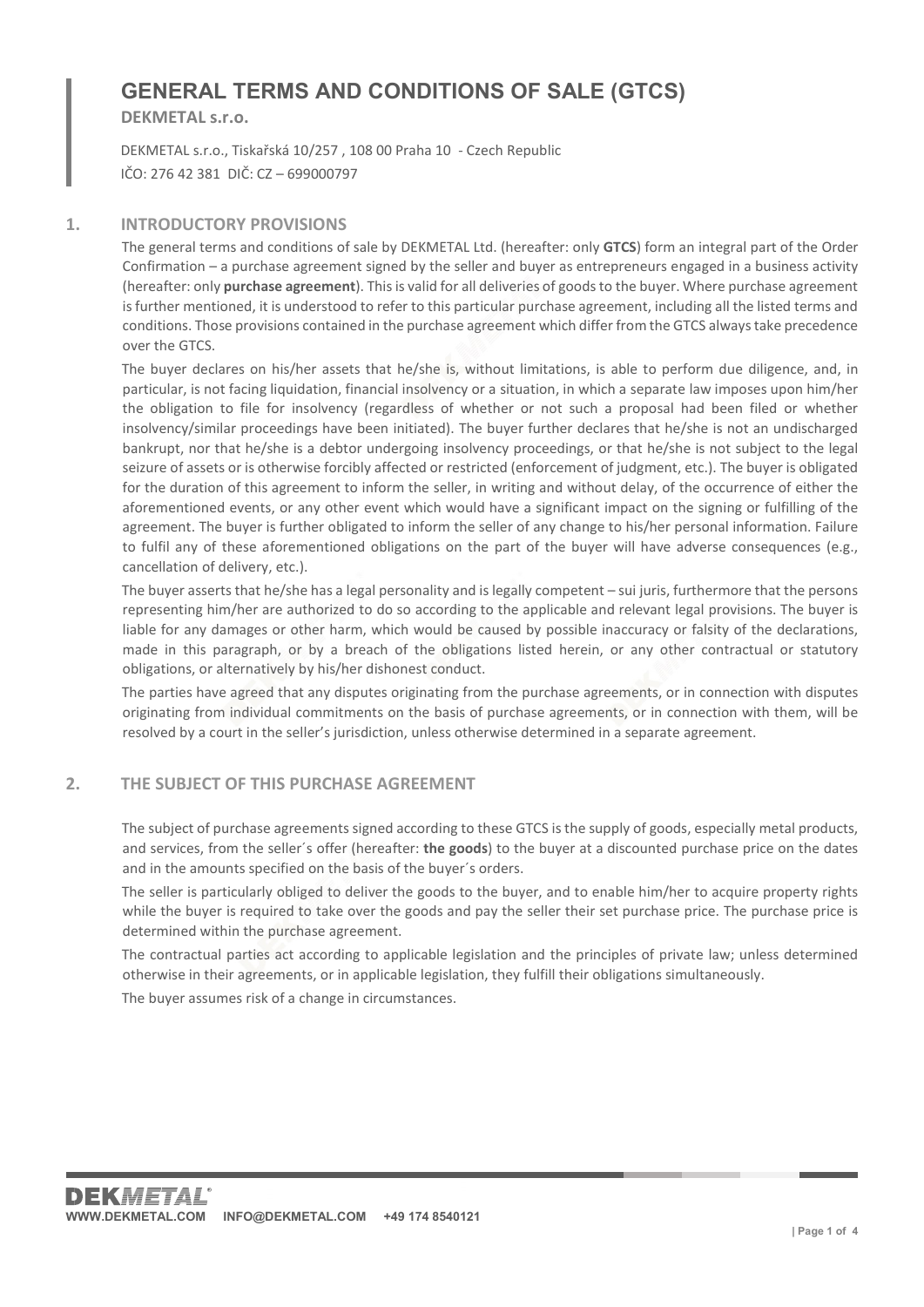### 3. DELIVERY AND SUPPLY SCHEDULE

The seller delivers goods to the buyer in the amounts, on specific dates, and under the conditions set out in the purchase agreement and according to the provisions listed in article V.

### 4. ORDER REQUIREMENTS

An order may be placed in written form only (via regular mail, telefax, electronic mail, etc.). It should contain, in particular, the date, terms of delivery, due date proposal, type and amount of goods to be delivered, alternatively their unit purchase price in the case that it differs from the price list or rebate sheet, and also a reference to the overall price offer. Writing or accounting mistakes are not to the order's detriment, given that its meaning is undisputed. Until the purchase agreement is signed, it is not binding for the seller, but only binds the buyer to his/her offer (purchase agreement proposal). Confirming the order with the emergence of purchase consists of signing a subsequent written purchase agreement, not its receipt and confirmation of it. For orders, which have not been confirmed by a signed purchase agreement, whether in written, electronic or another form, only the type and amount of goods are binding to the seller. Excluded are amendments, reservations, limitations, or other changes on the buyer's side, even if these represented a minor change to the confirmed order, the use and validity of the business conditions of the buyer or a part of them, including the designated subject of the purchase agreement by reference to the extent that they are not contrary to the general business conditions of the contractual parties. Written confirmation by the buyer on content liability, other than in writing, cannot enforce the validity of the deviations captured herein from the actual provisions of the purchase agreement. The contents of a signed purchase agreement are valid for the critical circumstances of delivery. Defects in form can be subsequently remedied on both sides.

### 5. PURCHASE PRICE

The negotiated purchase price is clearly defined in the purchase agreement. In the event that the parties agree on a price different from the price determined under this paragraph, this agreement must be presented in writing. The buyer is obliged to pay the price plus VAT according to applicable legislation.

### 6. TERMS OF PAYMENT

The buyer shall pay the price of the goods plus VAT within the due date set by the purchase agreement (unless the contractual parties determine otherwise in a separate agreement), while the beginning of this period is determined by the date of delivery. The form of payment is by credit transfer to the seller's account indicated on the relevant invoice or a cash payment at any business facility of the seller. The time of payment is considered to be the transaction, which credits a corresponding sum to the seller's account, or inserts corresponding amounts of money into the seller's cash register. After the delivery of goods, the seller is obliged to issue an invoice and either send it, or personally hand the document over to the buyer. Regarding partial fulfillment of order requirements, the seller issues a tax payment receipt only for that portion of the goods which had been delivered. The buyer is not authorized to curtail or withhold any part of the purchase price, regardless of defects, or the option to perform checks on the goods.

In the case that the buyer is not fulfilling his/her financial obligations, the seller may without any further conditions deny his/her own fulfillment of purchase agreements signed with the buyer until all outstanding debts have been settled, and until all obligations on the part of the buyer have been fulfilled, or at least sufficiently secured, including payments not yet due. Furthermore, in such cases, he/she is authorized to withdraw from the contract, while the withdrawal concerns a particular agreement and also all purchase agreements signed with the buyer, which the seller had so far not fulfilled towards the buyer, and in the case that he/she had fulfilled his/her obligations only partially,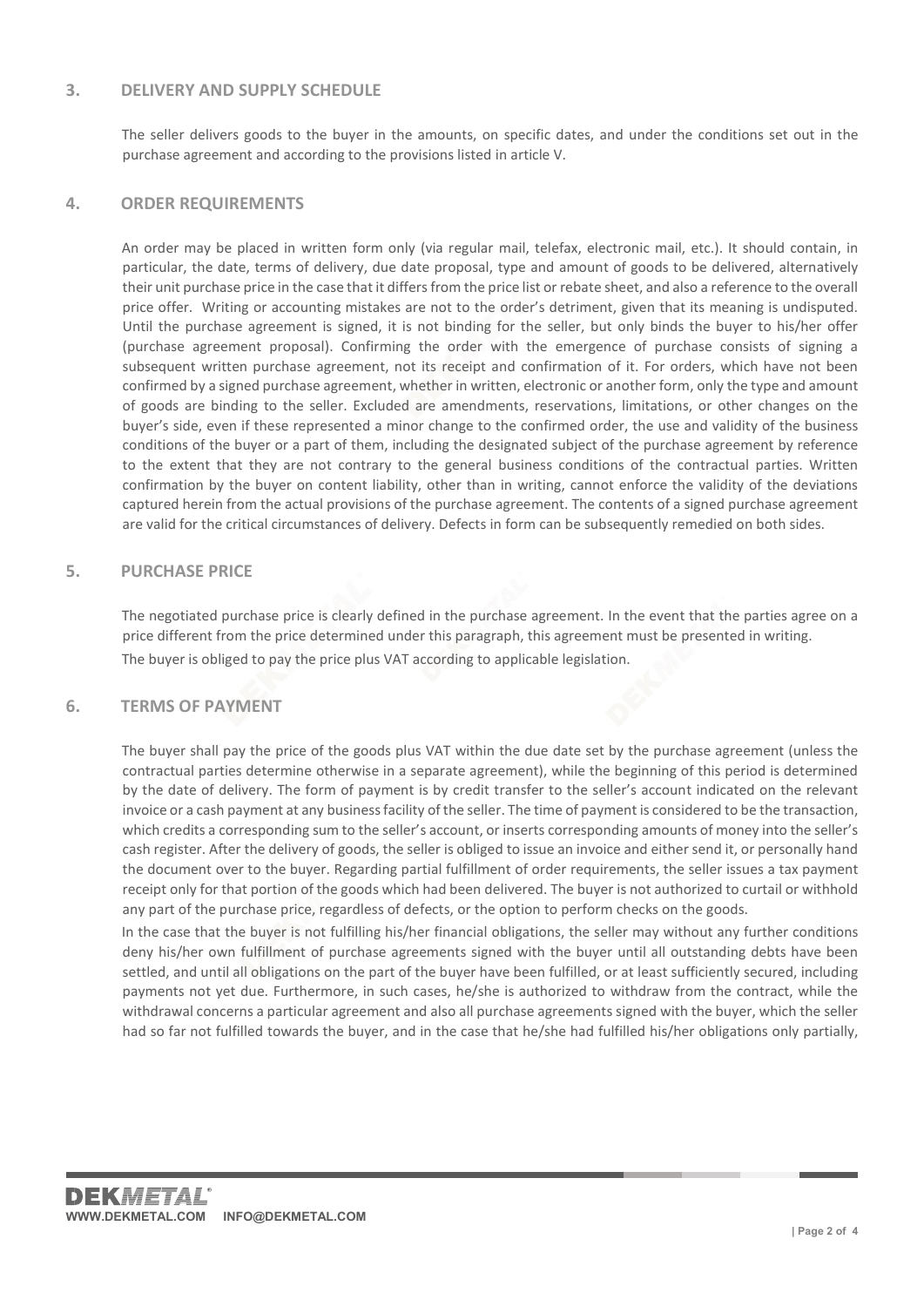withdrawing from the contract applies to the extent that the seller had so far not provided goods/services to the buyer. This right belongs to him/her in the face of any facts relating to the buyer's assets, as listed in article I.

In the case of the buyer delaying payment of his/her financial debt, he/she is obliged to cover any interest on late payments, calculated according to the Regulation EU 2011/7/EU on delays in payment, increased by the 2-T REPO tariff, which had been announced by the Czech National Bank (the ECB tariff applies to any sale in the EU) and relates to each day of delay. The contractual parties confirm and declare that this agreement on the default interest rate fully corresponds to specific circumstances of the case, good industry practices, and established experience of the parties, and that it is not unjust towards either side.

In connection with the sending of notice, or the recovery of outstanding debts, the seller is authorized to monitor any telephone conversations with the buyer, in order to improve communication with customers, and possibly the documentation of meetings held to resolve these claims, to which the buyer expresses his/her explicit consent.

## 7. TERMS OF DELIVERY AND TRANSFER OF PROPERTY RIGHTS

The warehouses of the seller are the preset place of delivery for the goods. If the parties agree to it, the place of delivery can be a different location within the territory of the Czech Republic. In such a case, the agreement (purchase agreement) must include the transport price according to designated location. The seller is obliged to deliver the goods together with a delivery note, alternatively with other supporting documents. The seller is not obliged to verify the persons, who take over the goods on behalf of the buyer, especially if they do so repeatedly. The buyer is obliged to perform regular checks on the goods delivered, according to delivery notes and accounting documents.

Property rights on the goods are transferred from the seller to the buyer upon completed payment of the purchase price.

In case of breach of responsibility on the part of the buyer to take over the ordered goods, the seller may request from the buyer a contractual fine amounting to purchase price of the uncollected goods (its application or payment has no bearing on the current entitlement to damage claims). This right does not arise in the case of goods, which the seller usually keeps in stock.

### 8. WARRANTY AND RETURN POLICIES

The seller warrants the goods, depending on the warranty period and according to the conditions of the manufacturer, but at least to the extent given by applicable legislation.

In the event of filing a complaint about the goods, the buyer is obliged to submit an invoice or, alternatively, a verified warranty certificate.

### 9. OTHER CONDITIONS

The material is delivered in accordance with manufacturing documentation, the companys's production standard valid at the time of delivery with specification specified in the price quotation. Quality, dimensions, weight, tolerance and final parameters of the material are define by the company's production standard and descibe in guidline 89/2017 and also in the certificate of the delivered material.

### 10. FINAL PROVISIONS

The buyer may not, without prior written consent of the seller, leave, transfer, or refer to any third party any of his/her obligations or rights stemming from a contract or its parts; in the case of a referral, the same applies to file claims or an entire contract. The buyer may not, without prior written consent of the seller, add further claims to the seller